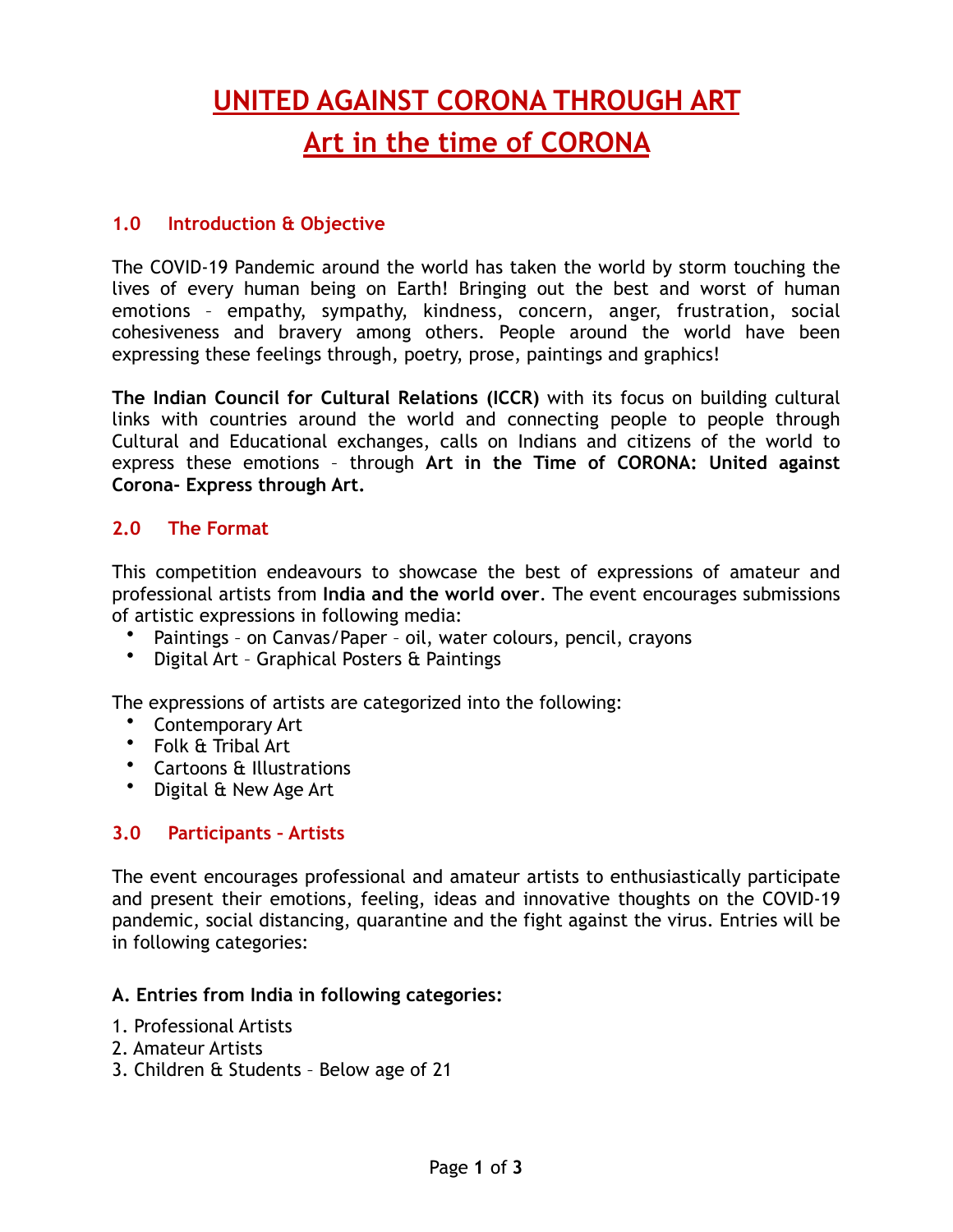- **B. Entries from the World over in following categories:**
- 1. Foreign Professional Artists
- 2. Amateur Artists- global Citizen
- 3. Children & Students- Below age of 21

# **4.0 Collection of work**

In view of the ongoing lockdown in almost all the cities of India and countries across the word, with postal, courier and transport agencies not functional for normal purposes, participants are requested to send high resolution photos of their work to ICCR by 1st May 2020. Details are available on [www.iccr.gov.in](http://www.iccr.gov.in/). Selected works will be asked to be couriered once the lockdown is called off.

All participants may please give their full name, address and number of your national identity document ( in case of Indians it can be Aadhar, PAN card, Voter ID card, Passport etc.). Participants will have to fill up a form available on www.iccr.gov.in

All personal information will be strictly used for the purpose of authentication of artist and artworks and shall not be used for any other purpose.

#### **5.0 Guidelines for submitting artworks**

- a) Theme of artwork is restricted to "**Art in the Time of CORONA: United against Corona- Express through Art**"
- b) Participants may please upload their works in **PNG** or **JPG** files only with **maximum size upto 10 MB**.
- c) Please keep a copy of higher resolution files of your submitted artwork. We shall require it in case your work is shortlisted.
- d) Any form of indecent and obscene portrayal of woman and child, nudity, animal brutality, direct or indirect hate, anti-national, anti- government expressions/ visuals, sensitive to all religions, caste, creed and ethnicity is strictly prohibited.

# **6.0 Evaluation of Work**

The works will be evaluated by a high level jury. **Jury will be fully authorised to discard inappropriate work of arts described in para 5.0 (d) above.**

#### **7.0 Prizes**

There are lots of prizes to be won under each category. Participation from all is encouraged.

#### **8.0 Exhibition and Prize ceremony**

Best of the expressions will be exhibited in leading galleries in India and abroad. An online exhibition will also be on display. Grand finale of the physical exhibition will be held in New Delhi with a cultural function and prize giving ceremony. Dates will be fixed depending on resolution of the COVID crisis.